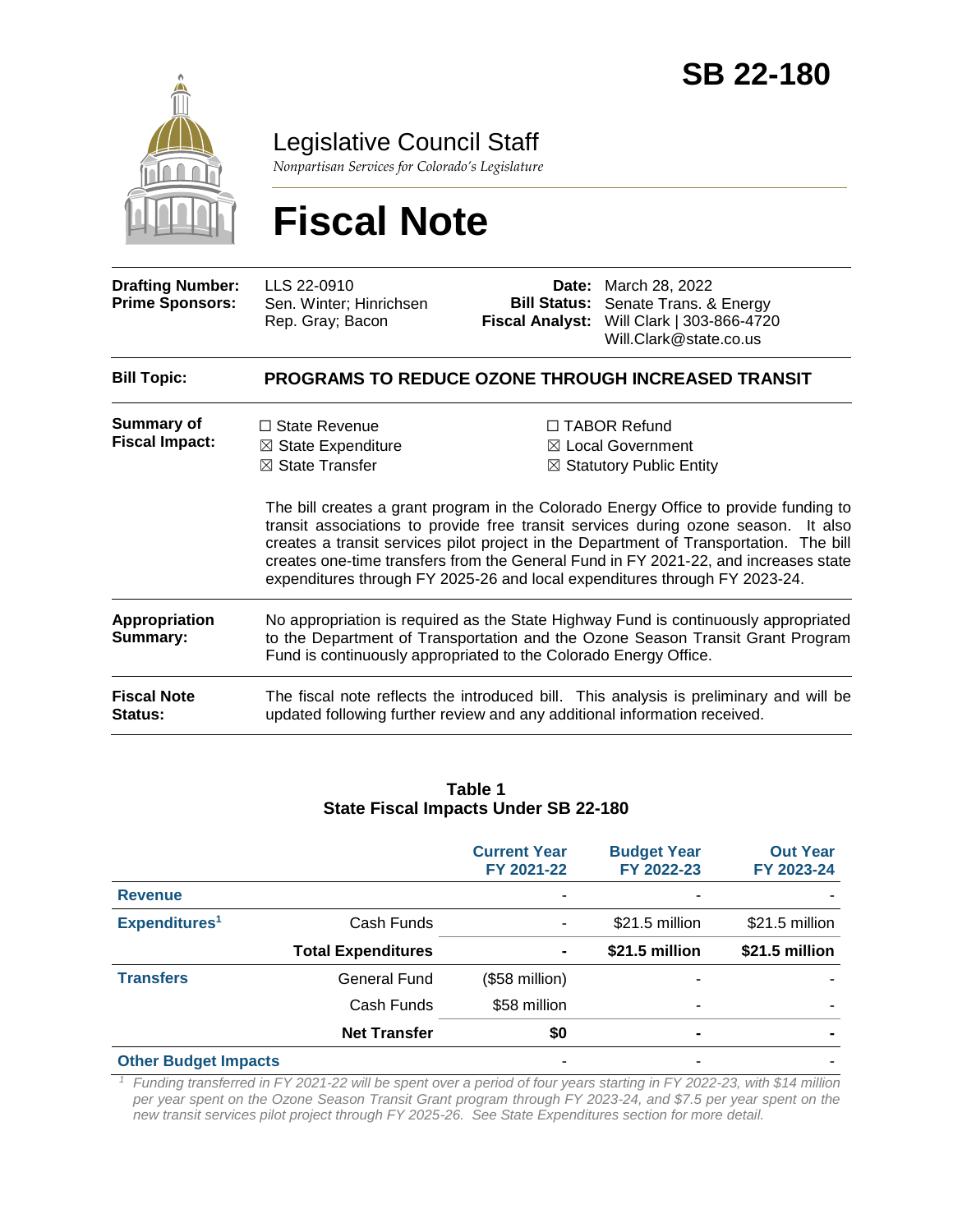Page 2

## Page 2<br>March 28, 2022 **SB 22-180**

## **Summary of Legislation**

The bill creates the Ozone Season Transit Grant Program in the Colorado Energy Office (CEO), funded at \$28.0 million, and a transit services pilot project in the Department of Transportation (CDOT), funded at \$30.0 million.

**Ozone Season Transit Grant Program.** The Ozone Season Transit Grant Program is created in the CEO to provide grants for free transit services during ozone season, defined in the bill as the period from June 1 through August 31 of each year. The Ozone Season Transit Grant Program Fund is created to fund the program, and continuously appropriated to the CEO. The CEO may provide grants of up to \$3.0 million to transit associations and \$11.0 million to the Regional Transportation District (RTD) each year.

Grant funding may be used by transit associations for direct and indirect costs of establishing their own grant programs to provide funding to transit agencies. Transit agencies must use grant funding to provide new or expanded free transit services during ozone season. Grant funding to the RTD may be used to replace fare box revenue, pay for other program expenses, and to cover up to 80 percent of costs of providing at least 30 days of free transit on all RTD services. The State Auditor is required to audit the RTD's use of program funds during the next RTD performance audit.

Transit associations and the RTD must submit a report to the CEO by December 1 of each year that they receive grant funding, with information about expanded transit services provided as a result of the grant funding. The CEO must submit a report with information about the program's implementation to the General Assembly by December 31 of each year of the program, and the program is repealed on July 1, 2024.

**Transit services pilot program.** The bill creates a pilot project in the Transit and Rail Division of CDOT to increase ridership on state-run transit, reduce vehicle travel, and reduce ground level ozone. CDOT must report results from the pilot project to the General Assembly on December 1, 2023, and by December 1 of each year thereafter through 2025, including information about the services that are provided and estimates of increased public transit ridership as a result of the pilot project.

## **State Transfers**

In FY 2021-22, the bill makes one-time transfers of \$58.0 million from the General Fund, split between two state cash funds, as shown in Table 2 and discussed below.

| Transiers Under 3D ZZ-Tou               |                     |                            |
|-----------------------------------------|---------------------|----------------------------|
|                                         |                     | FY 2021-22<br>current year |
| General Fund                            |                     | (\$58,000,000)             |
| Ozone Season Transit Grant Program Fund |                     | \$28,000,000               |
| State Highway Fund                      |                     | \$30,000,000               |
|                                         | <b>Net Transfer</b> | SO                         |

#### **Table 2 Transfers Under SB 22-180**